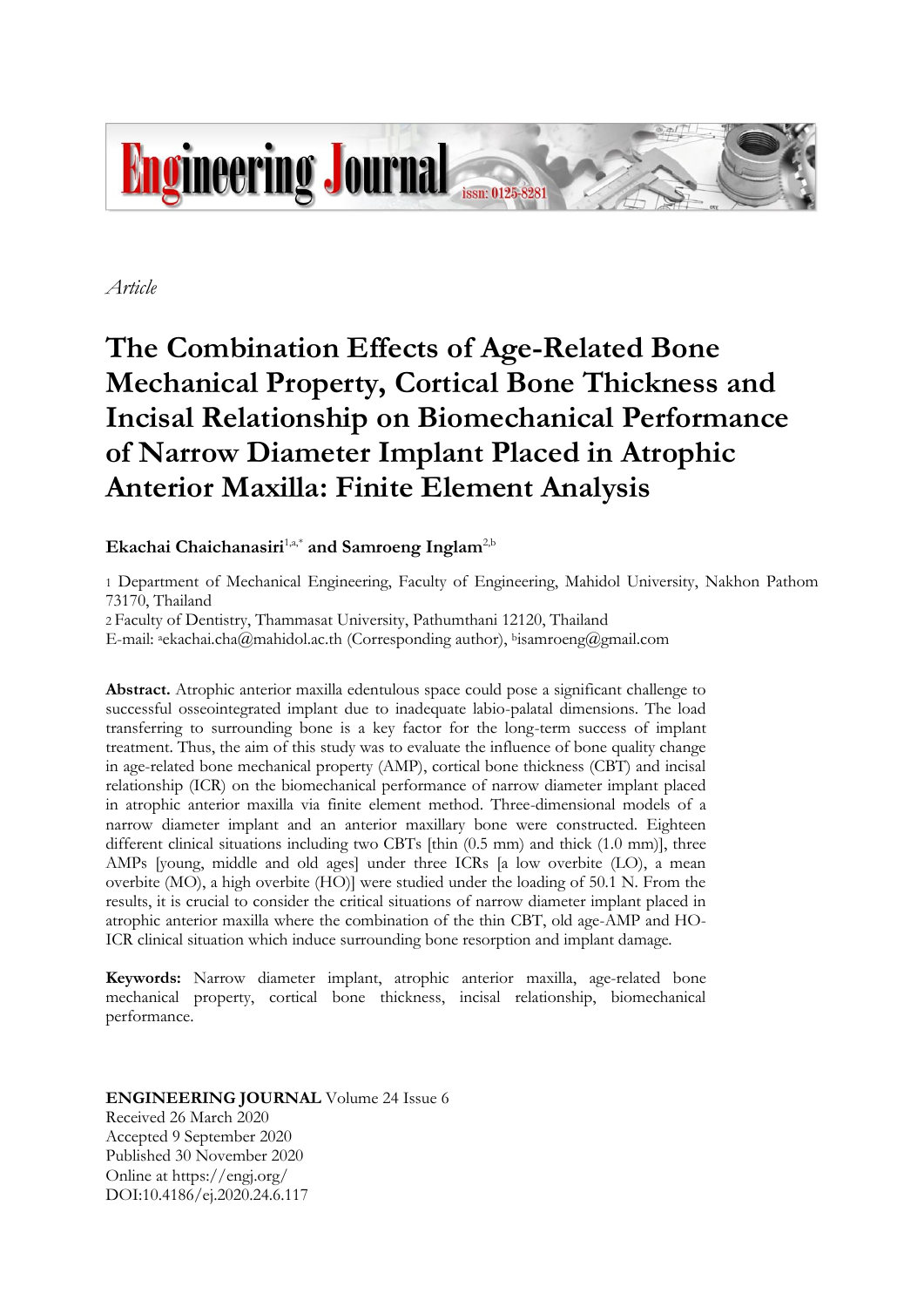## **1. Introduction**

Currently, osseointegrated implant is intended to replace the missing tooth. It is a successful treatment modality, although the previous study reported that implants placed in the anterior mandible had a high survival rate, however the lower survival rates were observed in the anterior maxilla [1]. According to biomechanical aspect, load transferring to surrounding bone is a key factor for the long-term success of implant treatment. Thus, the important factors for a successful of a treatment are implant characteristics, such as an implant diameter, a quality of surrounding bone and a direction of loading that could affect biomechanical behaviors of osseointegrated dental implants, especially in the anterior maxilla.

Atrophic anterior maxilla edentulous space could pose a significant challenge to successful osseointegrated implant due to inadequate labio-palatal dimensions. Bone availability is usually a limiting factor in planning dental implant treatments. Bone resorption in the apico-occlusal and labio-palatal direction will also affect the implant selection. Tooth extraction commonly caused the alveolar bone to decrease in bone quantity and a change in bone morphology. The reduction of alveolar bone quantity following tooth extraction may influence the treatment outcome of osseointegrated implant. Clinically, standard diameter dental implants ensure an adequate bone to implant contact, which is inadequate for edentulous ridges that require bone augmentation. Considering the increased expense and surgical complication of bone augmentation, an alternative approach in clinical conditions of a limited amount of available alveolar bone width is to use narrow diameter implants. Sierra-Sánchez et al. [2] suggested that a narrow-diameter implant is generally taken to have a diameter from 3.0 to 3.5 mm.

According to bone structural, the cortical bone thickness (CBT) of surrounding bone is an important factor that affects bone resorption, which leads to implant stability. A high strain concentration in crestal cortical bone around the neck of implant would lead to the progression of crestal cortical bone loss and implant instability. The age-related bone mechanical property (AMP) also affects the magnitude of strain in the bone. Theoretically, the osseointegrated implant acts like a column elastically supported by the crestal cortical bone. Because of the relation of the upper and lower incisors when they are in contact, the load direction is not in the long axis of an implant. According to the incisal relationship (ICR), Steadman [3] demonstrated that, the direction of loading force varies due to different forms of overbite (low, mean, high). Clinically, the incisor classification is simpler and reliable. Katz [4] suggested that classification aids in the diagnosis and treatment planning of malocclusions by orienting the clinician to the type and the magnitude of the problems, possible mechanical solutions to the problems and also facilitates communication between clinicians. There is insufficient

evidence to set a threshold for a minimal bone thickness to ensure an optimal biomechanical performance, although it has been suggested that it is crucial to have a labial bone plate of at least 1.0 mm. Because the loads of the anterior maxilla are in the outward direction, this labial bone has a special role in enduring the loads.

A literature review reported that placement of narrow diameter implants offers survival rates similar to the placement with implants of greater diameter [5-6]. However, researchers suggested that further studies are needed, with longer follow-up periods, in order to verify these reports [2, 7]. The important factors for the longterm failure of a dental implant have been focused on the biomechanical complications. Major problem leading to such failures may be lack of understanding of biomechanical behavior. The ability to predict the biomechanical behavior of implant components and supporting bone is important for a predictable treatment result. Finite element method (FEM) is an effective computational tool that has been adapted from the engineering arena to the medical field. Wattanutchariya et al. [8] analyzed the effect of combine loading on hydroxyapatite-bioactive glass plate that fixed to the humerus bone by FEM. Pakawan et al. [9] used FEM to studied the constitutive models and compressive performance of polydimethylsiloxane micropillar sheets that can be applied as superhydrophobic films for coating on medical devices as antifouling surfaces. Tarapoom and Puttapitukporn [10] evaluated the accuracy of finite element models and influence of human tibia structures and material properties on the stress distribution in human tibia. The FEM has been used widely in the prediction of biomechanical performance of dental implant systems [11]. In addition, it has been applied to orthodontics field. For example, Cho et al. [12] used FEM to explore the influence of internal implant-abutment engagement systems on the stress distribution in the abutment, the implant and the bone surrounding the implant. Hudieb et al. [13] utilized FEM to study the effect of an implant placement with a first thread above the crestal cortical bone on bone stress and bone strain. Joshi et al. [14] employed FEM to analyze the influence of the bar heights of mandibular supported overdenture on the bone stress distribution. Toniollo et al. [15] used FEM to compare the stress distribution of the ordinary prosthesis supported by three implants and pontic prosthesis supported by two implants. Shinya et al. [16] investigated the difference of strain and stress distribution in the bone in case of the dental implants that made of titanium and fiberreinforced composite by FEM. Zhou et al. [17] applied FEM to study the influence of the distance between the mini implant and the tooth root on the biomechanical behavior of the bone. Fongsamootr and Suttakul [18] used FEM to study the effect of a periodontal ligament on the movement of tooth and stress distribution in a surrounding bone. Therefore, the aim of this study was to investigate the combination effects of CBT, AMP and ICR on the biomechanical performance of narrow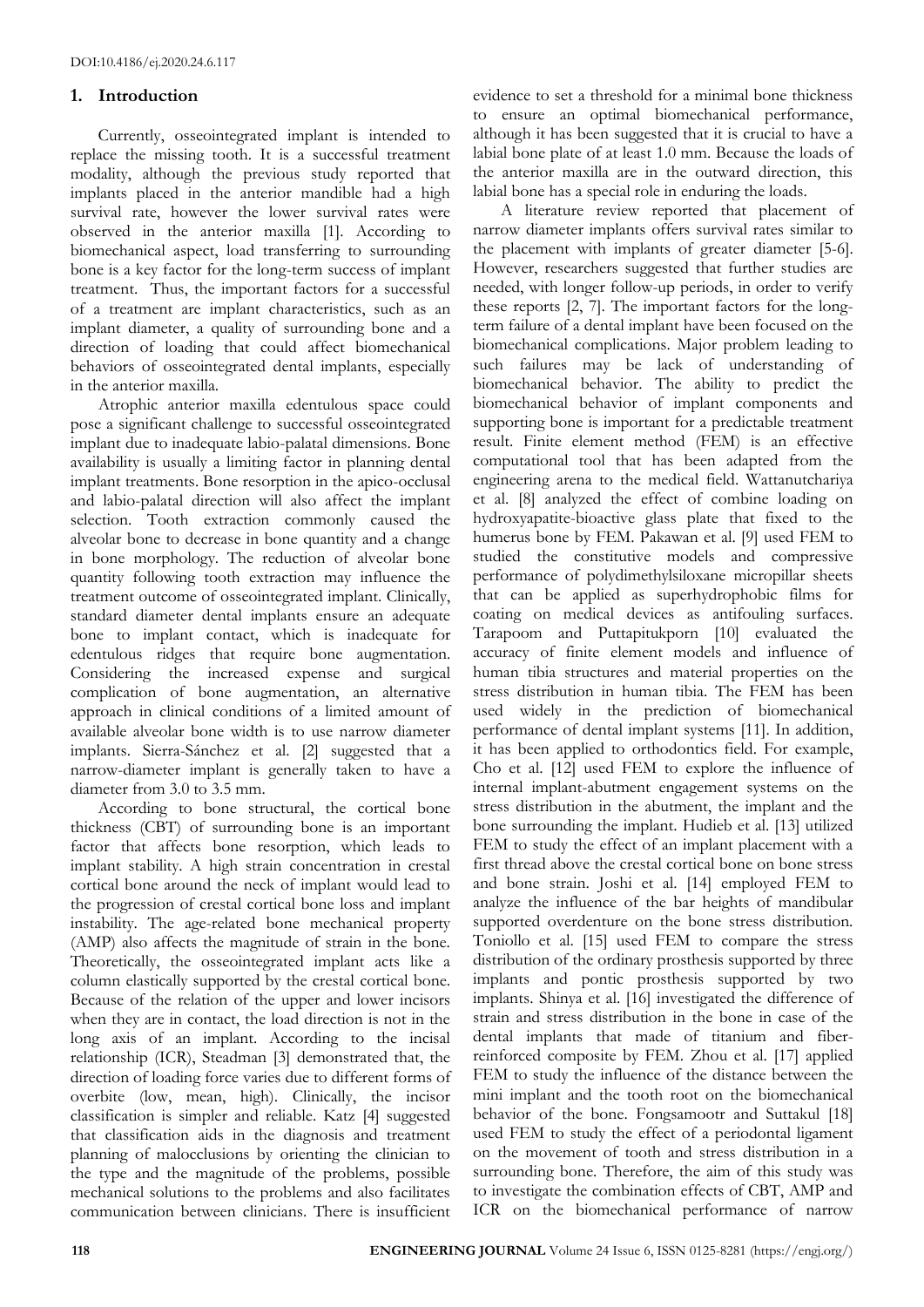diameter implant placed in atrophic anterior maxilla by finite element analysis.

#### **2. Materials and Methods**

A three-dimensional (3-D) model of an edentulous anterior maxilla bone section and a crown were created from 3-D scan data of artificial models, which consisted of a trabecular bone surrounded by a cortical bone. The thicknesses of the cortical bone were modeled as 1.0 mm (thick CBT) and 0.5 mm (thin CBT). Three-dimensional



Fig. 1. Labio-palatal section of 3-D models of a narrow diameter implant placed in atrophic anterior maxilla.







Fig. 3. Von Mises stress and the number of elements in convergence testing.

CAD models of a generic narrow diameter implant size  $3.2\times10$  mm, an abutment, an abutment screw and a crown were created. All components were aligned to their position as shown in Fig. 1. The stereolithography (STL) files that were triangulated surfaces of 3-D models were imported to mesh generation software MSC.Patran (MSC software). According to an STL-based meshing, which can fit to free-form geometry, therefore, the element type used in this study was 4-node tetrahedral as shown in Fig. 2. The simulation was performed in finite element software MSC.Marc-Mentat (MSC software). Because the FEM is an approximate method, the number of elements can affect the accuracy of the results. However, the finer mesh increases the computational time of the computer. In order to determine the appropriate number of elements, a convergence test for the element quality of four different number of elements of a thin CBT model was performed as shown in Fig. 3. The relation between the von Mises stress of the implant and the number of elements showed that the appropriate number of elements was that started from 250,000 elements. Table 1 shows the number of elements and nodes used in this study. The difference of AMP was modeled by varying the Young's modulus according to study of Martens [19] which reported the Young's modulus of the cortical bone and trabecular bone for the age of 29, 47 and 77 that represent young age, middle age and old age people, respectively, as shown in Table 2. Geng et al. [11] have reported constant Poisson's ratio although different types of bone. The material properties of zirconia crown and titanium alloy of implant, abutment and abutment screw were taken from literature [20-21] as shown in Table 3.

Table 1. Numbers of elements and nodes used in this study.

| <b>Models</b>            | Elements | <b>Nodes</b> |
|--------------------------|----------|--------------|
| Model with CBT of 0.5 mm | 252,384  | 59,614       |
| Model with CBT of 1.0 mm | 261,214  | 60,889       |

Table 2. Material properties of cortical and trabecular bone used in this study.

| <b>Materials</b>             | Young's<br>modulus<br>(MPa)<br>[19] | Poisson's<br>ratio $[11]$ |
|------------------------------|-------------------------------------|---------------------------|
| Cortical bone (young age)    | 18,100                              | 0.3                       |
| Cortical bone (middle age)   | 17,100                              | 0.3                       |
| Cortical bone (old age)      | 16,800                              | 0.3                       |
| Trabecular bone (young age)  | 517                                 | 0.3                       |
| Trabecular bone (middle age) | 262                                 | 0.3                       |
| Trabecular bone (old age)    | 163                                 | 0.3                       |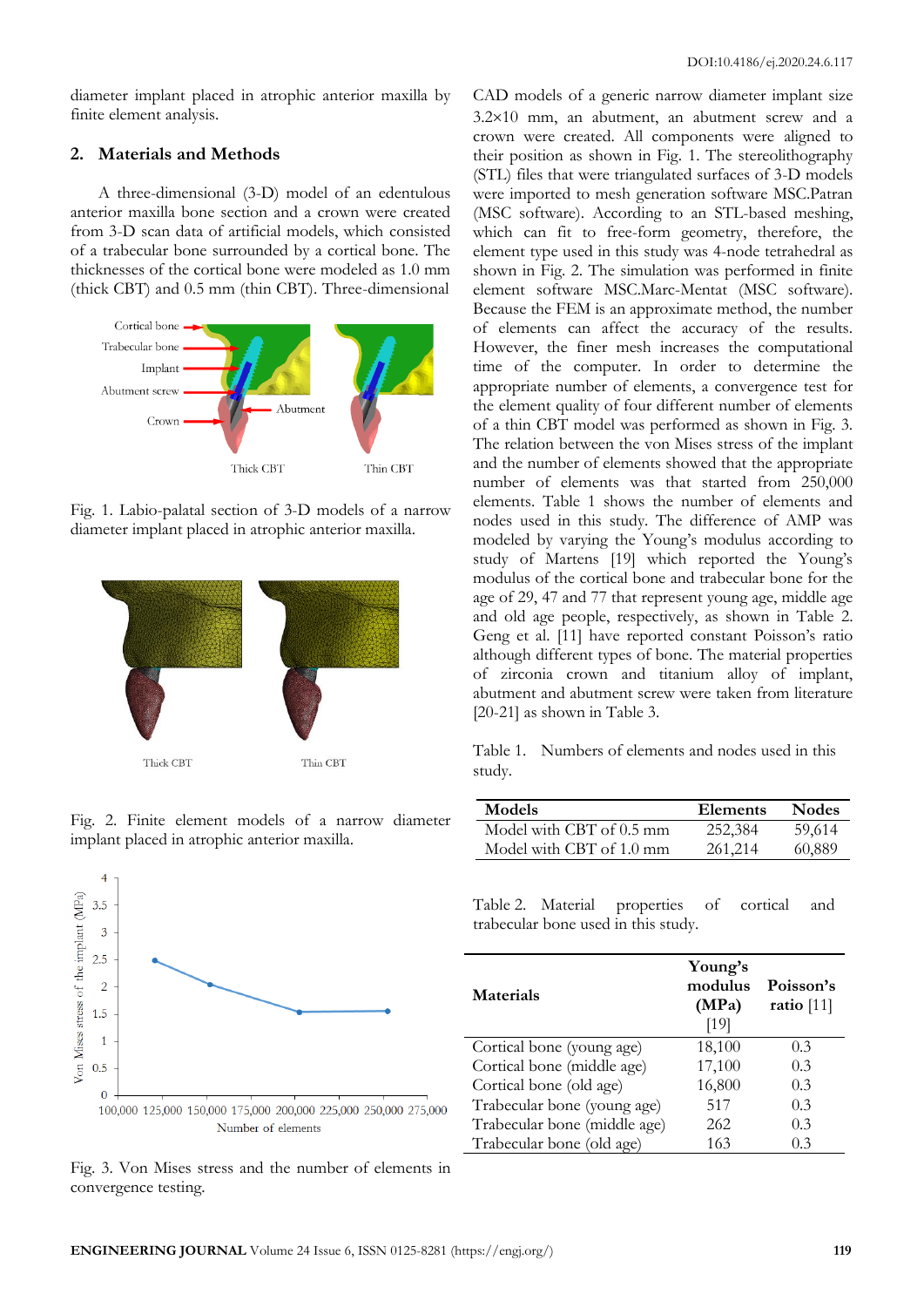Table 3. Material properties of zirconia and titanium alloy.

| <b>Materials</b>    | Young's<br>modulus<br>(MPa) | Poisson's<br>ratio |
|---------------------|-----------------------------|--------------------|
| Zirconia [20]       | 210,000                     | 0.3                |
| Titanium alloy [21] | 110,000                     | 0.28               |

For the boundary conditions, a bite force of 50.1 N [22] that represented a chewing load was applied and the location and the direction of force were varied according to the study of Steadman [3] as indicated by the red arrows in Fig. 4. For a mean overbite (MO), the bite force was applied at a point below the cingulum of the crown with the angle of 87°. For a high overbite (HO), the bite force was applied at a point behind the cingulum of the crown with the angle of  $80^\circ$ . Finally, a low overbite (LO), the bite force was applied at a point anterior of the cingulum of the crown with the angle of 103° relative to a horizontal plane as shown in Fig. 4.



Fig. 4. Load direction of different ICRs.

| Case                     | Age    | $CBT$ (mm) | <b>ICR</b> |
|--------------------------|--------|------------|------------|
| $0.5-YM$                 | Young  | 0.5        | МO         |
| $0.5-YH$                 | Young  | 0.5        | HО         |
| $0.5-YL$                 | Young  | 0.5        | LO         |
| $1.0 - YM$               | Young  | 1.0        | MО         |
| $1.0 - YH$               | Young  | 1.0        | HO         |
| $1.0 - YL$               | Young  | 1.0        | LO         |
| $0.5-MM$                 | Middle | 0.5        | MО         |
| $0.5-MH$                 | Middle | 0.5        | HO         |
| $0.5-ML$                 | Middle | 0.5        | LO         |
| $1.0-MM$                 | Middle | 1.0        | MО         |
| $1.0-MH$                 | Middle | 1.0        | HО         |
| $1.0\text{-}\mathrm{ML}$ | Middle | 1.0        | LО         |
| $0.5$ -OM                | Old    | 0.5        | MО         |
| $0.5$ -OH                | Old    | 0.5        | HО         |
| $0.5$ -OL                | Old    | 0.5        | LО         |
| $1.0\text{-OM}$          | Old    | 1.0        | MO         |
| $1.0 - OH$               | Old    | 1.0        | HО         |
| 1.0-OL                   | Old    | 1.0        | LО         |

Table 4. Analyzed cases in this study.

The displacements of all nodes at the top and the back of the maxilla were fixed. The interface between

titanium alloy components and the bone were assumed osseointegrated. This situation was simulated using a glue contact condition of the MSC.Marc-Mentat software. This condition enables contact bodies to adhere together. The crown was assumed cemented to the abutment. The glue contact condition was applied to the interface between the crown and abutment as well. The contacts between titanium alloy components were modeled by a touch contact condition of the MSC.Marc-Mentat software. By this condition, adjacent contact bodies were able to slide and separate from each other. The touch contact was applied to the contacts among titanium alloy components to simulate their mechanical locks to each other and the frictional coefficient was assigned equal to zero to simplify the calculation. Therefore, 18 cases were analyzed as shown in Table 4. The stress in the implant, abutment screw, strain in the bone and the implant displacement were used to compare the biomechanical performance of the narrow diameter implant.

### **3. Results**

The results of this study showed the combination effects of the CBT, AMP and ICR on biomechanical parameters consisted of the strain distribution pattern and the maximum strain exhibited in surrounding bone, the maximum stress in the implant and abutment screw and the implant displacement.

#### **3.1. Strain Distribution in Surrounding Bone**

Strain is a mechanical parameter that contributes to the adaptation of a bone around an implant subjected to an occlusal load. According to Frost's mechanostat theory, the magnitude of strain over 4,000 microstrain resulted in a resorption of a bone [23]. This causes a complication in a treatment by dental implantation. Since the labial bone play an important role in supporting an occlusal load, therefore the strain distribution pattern in the bone in a labio-palatal plane that passed through the center of the implant as shown in Fig. 5 was analyzed. From the strain distributions as shown in Fig. 6, it can be observed that the strain was concentrate at the labial side adjacent to the implant neck and tip of all CBTs, ICRs and AMPs. In overall, the thin CBT exhibited a larger



Fig. 5. Cutting plane for strain distribution in surrounding bone (labio-palatal plane).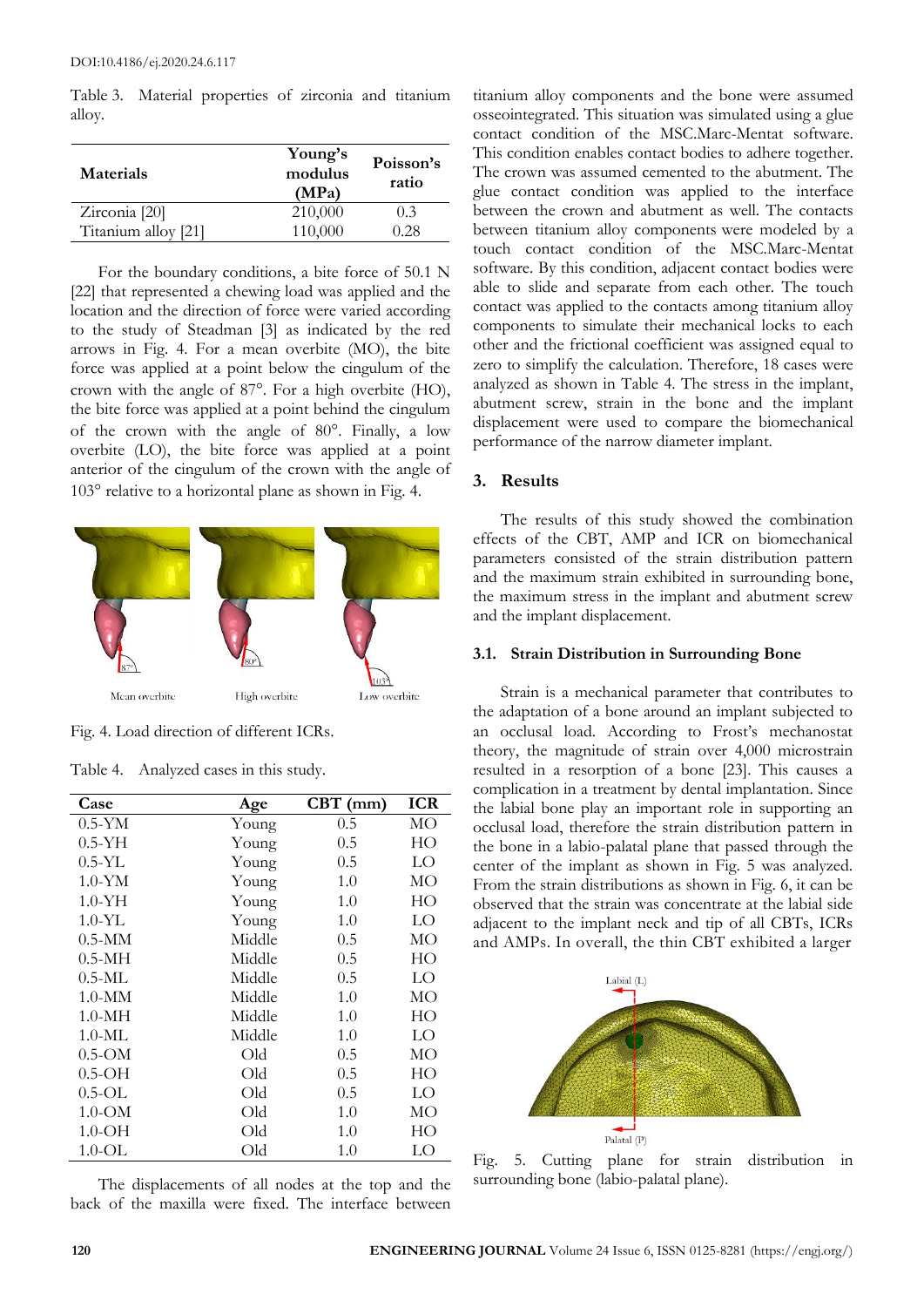





Fig. 7. Maximum strain values in the cortical bone.

area of high strain than the thick CBT. Moreover, for the thin CBT, the maximum strain in surrounding bone (Fig. 7) increased with age. Regarding the ICR, the highest of strain was the HO following by MO and LO, respectively. Therefore, in clinical situation, the thin CBT

combine with the old age-AMP and the HO-ICR, biomechanical complication may occur leading to bone resorption.

#### **3.2. Stress Distribution in Implant**

The von Mises stress is a mechanical parameter for predicting a failure of the material. If the von Mises stress is greater than the yield strength of that material, a yielding occurs [24]. For the implant, the distribution pattern of the von Mises stresses was similar for all conditions, which the stress concentration were observed around the neck of implant as shown in Fig. 8. The maximum von Mises stress exhibited in the implant (Table 5) of the thin CBT models were clearly higher than the maximum von Mises stress seen for the thick CBT of all AMPs and ICRs clinical situations. Moreover, regarding the ICR, the highest of maximum von Mises stress of the thin CBT was the HO following by MO and LO, respectively. Therefore, in clinical situation, the thin CBT combine with the HO-ICR, an implant fracture may occurs.



Fig. 8. Von Mises stress distribution in implants.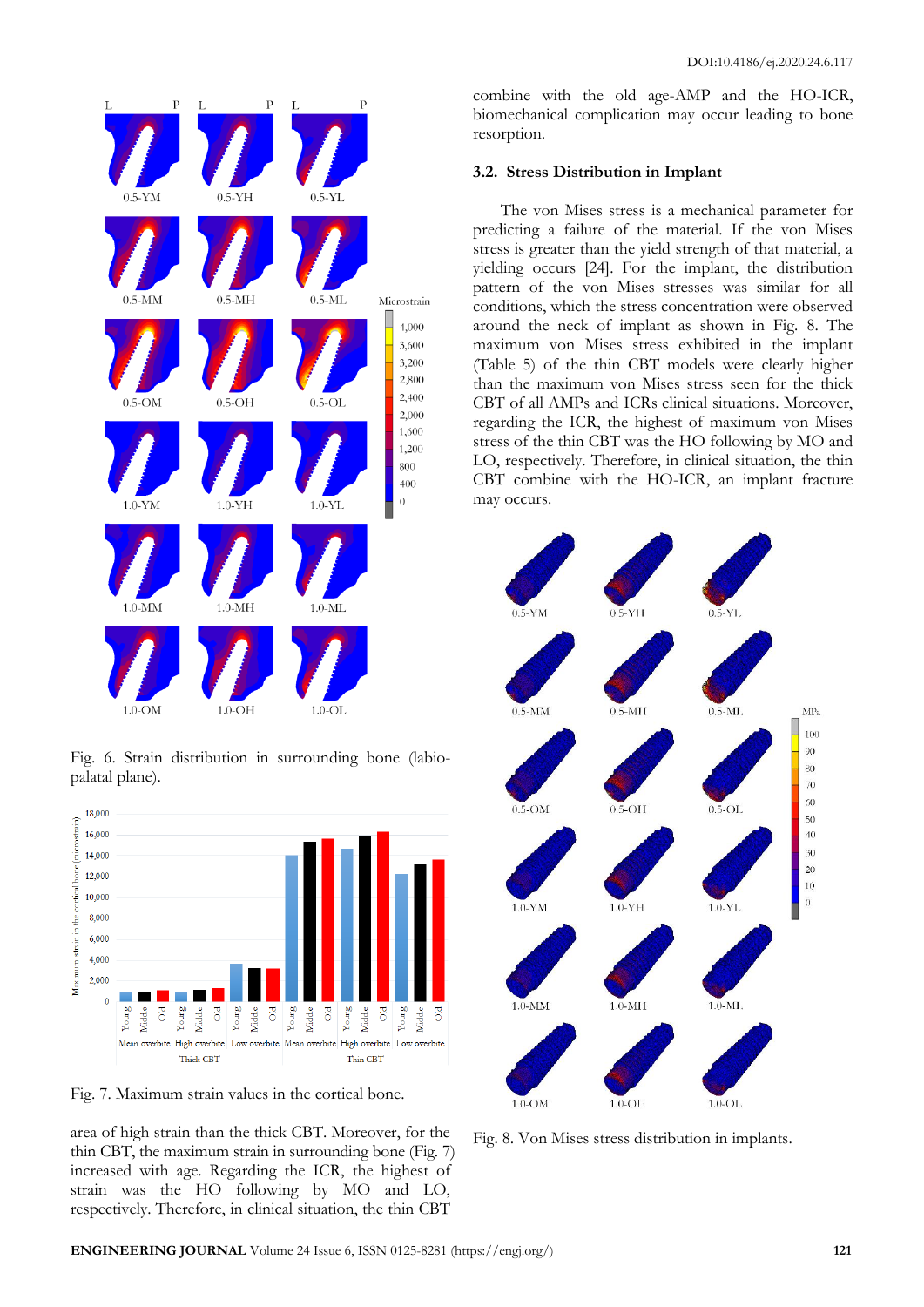Table 5. Maximum von Mises stress in implant, abutment screw and maximum implant displacement.

| Case            | Maximum<br>stress in<br>implant<br>(MPa) | Maximum<br>stress in<br>abutment<br>screw<br>(MPa) | Maximum<br>implant<br>displacement<br>(micron) |
|-----------------|------------------------------------------|----------------------------------------------------|------------------------------------------------|
| $0.5-YM$        | 547.71                                   | 206.46                                             | 4.59                                           |
| $0.5-YH$        | 574.69                                   | 314.41                                             | 4.46                                           |
| $0.5-YL$        | 504.75                                   | 169.93                                             | 8.40                                           |
| $1.0 - YM$      | 70.76                                    | 114.32                                             | 3.09                                           |
| $1.0 - YH$      | 51.31                                    | 91.43                                              | 3.30                                           |
| $1.0 - YL$      | 142.70                                   | 174.68                                             | 5.19                                           |
| $0.5-MM$        | 571.82                                   | 210.47                                             | 6.84                                           |
| $0.5-MH$        | 581.97                                   | 315.08                                             | 6.68                                           |
| $0.5$ -ML       | 503.46                                   | 173.34                                             | 11.10                                          |
| $1.0-MM$        | 32.21                                    | 117.37                                             | 4.21                                           |
| $1.0-MH$        | 57.95                                    | 94.44                                              | 4.45                                           |
| $1.0-ML$        | 141.89                                   | 176.20                                             | 6.39                                           |
| $0.5$ -OM       | 572.89                                   | 213.51                                             | 8.83                                           |
| $0.5$ -OH       | 587.17                                   | 316.30                                             | 8.72                                           |
| $0.5$ -OL       | 512.00                                   | 171.67                                             | 13.20                                          |
| $1.0\text{-}OM$ | 25.97                                    | 119.47                                             | 4.96                                           |
| $1.0 - OH$      | 61.48                                    | 95.68                                              | 5.30                                           |
| $1.0\text{-OL}$ | 140.37                                   | 178.37                                             | 7.19                                           |

#### **3.3. Stress Distribution in Abutment Screw**

The von Mises stress distribution pattern and maximum von Mises stress of the abutment screw of this study are reported in Fig. 9 and Table 5. The von Mises stress were concentrated on the head of the screw for the MO and HO-ICRs of all ages while in the LO-ICR, the von Mises stress concentration also occurred at the neck just below the abutment screw head. The maximum von Mises stresses exhibited in the abutment screw of the thin CBT models (Table 5) were clearly higher than the maximum von Mises stresses seen for the thick CBT of all AMPs with the MO and HO-ICRs clinical situations. Moreover, regarding the ICR, the highest of maximum von Mises stress of the thin CBT was the HO following by MO and LO, respectively. Therefore, in clinical situation, the thin CBT combine with the LO-ICR, a neck of abutment screw fracture may occurs due to the stress concentration.

# **3.4. Implant Displacement**

The results as shown in Table 5 indicated that the AMP, CBT and ICR had an effect on the maximum implant displacement. The maximum of implant displacement was higher with the thin CBT than with the thick CBT. The maximum implant displacement trend was an increasing when the age increased. Regarding the ICR, the highest displacement occurred in the LO of all CBTs and AMPs. The highest of maximum displacement (13.20 micron) occurred on the clinical situation of the thin CBT, old age-AMP and LO-ICR.



Fig. 9. Von Mises stress distribution in abutment screws.

# **4. Discussion**

This study investigated the biomechanical performance of narrow diameter implant using finite element simulation to support the application of narrow diameter implant to anterior placement. In biomechanical aspect, load transferring to surrounding bone is important for the lasting success of osseointegrated implant [11]. Thus, excessive load on the implant may lead to bone resorption around the implant causing a failure of the anchored implant. Load transferred to the surrounding bone is affected by several biomechanical factors consisted of the loading, quantity and quality of the surrounding bone. In this study, the loading was analyzed by varying the location and direction of the load to represent the ICR of MO, HO and LO. The quantity and quality of the surrounding bone was considered by changing the CBT and the AMP, which, were reflected by the different thickness of the cortical bone and decreasing of the Young's modulus of the bone as the age increased, respectively.

From strain distribution in the surrounding bone (Fig. 6), because the load was not in an axial direction, the cortical bone acted like a fulcrum. Obviously, the present study showed that the strain was concentrated at the bone around an implant neck, similar to several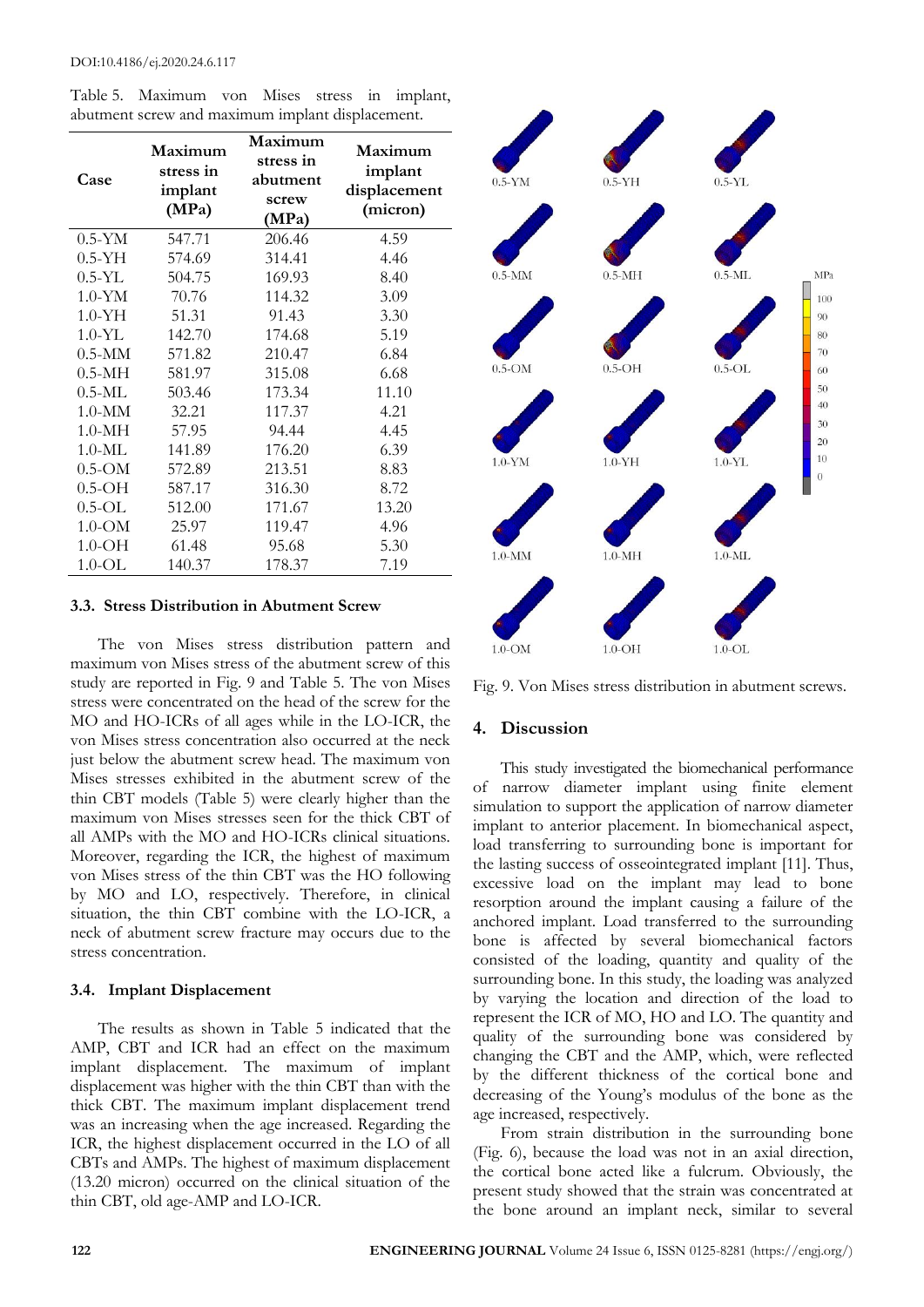previous studies [16, 25-26]. Furthermore, the strain on the labial side was higher than the palatal. This was more pronounced in case of the thin CBT. The result of this study demonstrated that, the strain exceeded 4,000 microstrain when the CBT was thin (Fig. 7). According to Frost's mechanostat theory, the strain over 4,000 microstrain is considered as a pathologic overload that caused bone resorption [23]. This implies the tendency of bone resorption when the cortical bone was thin and the ICR was HO. Regarding the AMP, the maximum strain in surrounding bone of the thin CBT increased with age. In addition, the area of high strain increased with age for both thin and thick CBTs (Fig. 6). It means that the strain increased when the Young's modulus decreased. This study suggested that the clinician must be aware when the clinical situation composed of the thin CBT, old age-AMP and HO-ICR, which biomechanical complication may occur leading to bone resorption.

The fracture of the implant is one important caused of the long-term failure of the implant therapy. The maximum von Mises stress in the implant as shown in Table 5 were lower than the yield strength of titanium alloy that is 790 MPa [21]. Therefore, the implant can survive under function to support the loading of all ICRs and AMPs. However, in some clinical situations such as the thin CBT, HO-ICR and old age-AMP, which the von Mises stress value (587.17 MPa) was close to the yield strength, therefore, if the patients bite a hard diet, the failure of the implant may occur. In the clinical situation, cyclic loading occurred which generate fatigue and lead to an implant fracture, finally. From the simulation, the location of high stress concentration was the neck of the implant. It corresponded to the location of crack and fracture observed in the experimental studies by Velasco-Ortega et al. [27] and Pérez et al. [28]. Moreover, the different type of titanium and titanium alloy such as Ti-6Al-4V, Ti-Zr, all have an effect on biomechanical behavior of the implant. Alloying or cold working the titanium implant can improve the biomechanical behavior of the implant. Velasco-Ortega et al. [27] and Pérez et al. [28] suggested that some types of titanium such as commercially-pure titanium with 12% cold working or alloying with 15% Zr could increase fatigue limit of the implant. Therefore, the further study must concern many fracture causes, especially cyclic loading and mechanical property of different titanium types.

For the abutment screw (Fig. 9), because it was the smallest part of the implant system, therefore, the location of high von Mises stress was important for mechanical evaluation. The present study indicated that the LO-ICR produced high von Mises stress concentration at the neck just below the abutment screw head, which is the most fracture site of the abutment screw. This stress concentration site corresponded to the fracture of abutment screw as reported by Flanagan [29]. Although the maximum von Mises stress in the abutment screw was less than the yield strength of titanium alloy, the abutment screw may fail if the patients bite a hard diet, which generates a sudden overload. Therefore, in

clinical practice, the LO-ICR was an important factor to consider.

In biomechanical point of view, the implant displacement is one of important factors for the longterm success of the treatment. Clinically, the implant is fixed to the bone by osseointegration process. It is a direct contact between the bone and the implant surface [30]. This process occurred by the biological activity of the bone cells. Because the bone composed of cortical and trabecular or spongy bone, which are deformable materials, it deforms with the implant when subjected to the occlusal load. Therefore, the glue contact was used to simulate the direct contact between the implant and bone in this biomechanical study. It differs from the contact in engineering fastener that the screw can experience a fretting damage and eventually screw loosening. However, Gao et al. [31] mentioned that fretting would occurred at the implant system as well as the implantbone interface. The fretting damage of the bone-implant interface could be explained by the biological activity of bone cells. If the implant displacement is over 30 micron, the fretting damage cannot be handled by bone remodeling mechanism. It will become a bone resorption, leading to implant loosening. The micromotion of the implant less than this threshold is considered as safe. The present study showed that the AMP, CBT and ICR had an effect on the implant displacement, however, all simulations demonstrated that implant displacements were less than 30 micron. The clinical situation of the old age-AMP, thin CBT and LO-ICR had highest displacement (13.20 micron).

According to biomechanical consideration, although some individual factor does not have a direct effect on the biomechanical performance of long-term success of implant treatment, however, the combination factors may produce the biomechanical complication, which leading to long-term implant failure. The results of this study suggest that the clinician must be concern in the combination effects of the CBT, AMP and ICR when placed the implant in the atrophic anterior maxilla. The limitation of this study was homogeneous and isotropic material, complete osseointegration. Therefore, the application in clinical practice should be considered with this limitation.

#### **5. Conclusions**

In biomechanical point of view, this study suggested that in some clinical situations, there is a critical biomechanical complication from the combination effects of three investigation factors (CBT, AMP and ICR). It is crucial to consider the critical situations of narrow diameter implant placed in atrophic anterior maxilla where the combination of the thin CBT, old age-AMP which is the lowest Young's modulus and HO-ICR clinical situation which induce surrounding bone resorption and the implant damage. The neck of abutment screw fracture may cause by the LO-ICR.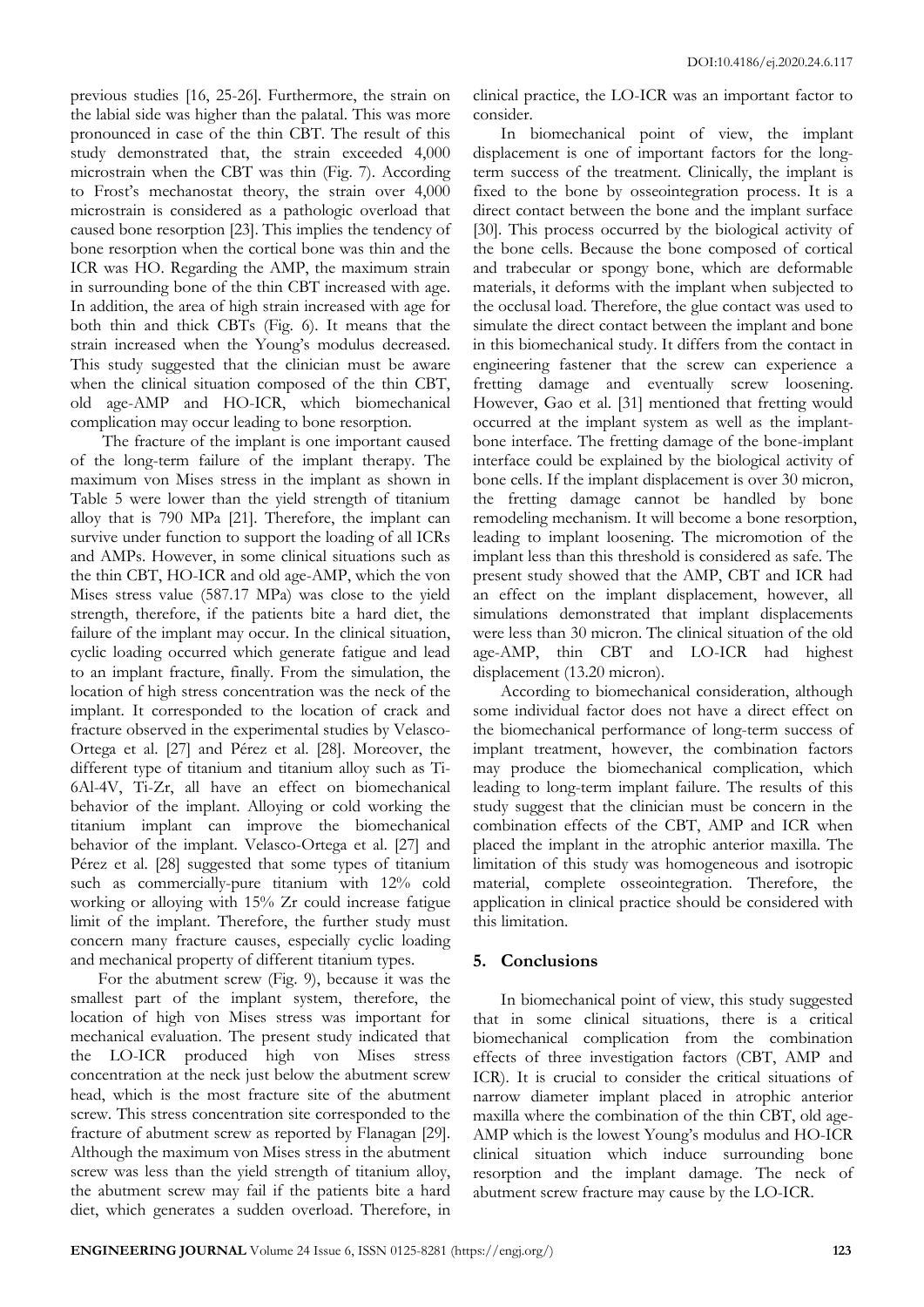#### **Acknowledgement**

The authors would like to thank Ms. Aunchalee Phinampornphaisarn, Ms. Chavisa Chaowanawirat, Ms. Kanpirom Sompong, Mr. Prich Ngamsirikulchai, Mr. Raweerote Thamsopon and Mr. Trerasit Buangam for providing the computer-aided design data of the geometry of the implant system and bone model. The authors reported no conflicts of interest related to this study.

#### **References**

- [1] R. Haas, N. Mensdorff-Pouilly, G. Mailath, and G. Watzek, "Survival of 1,920 IMZ implants followed for up to 100 months," *Int. J. Oral Maxillofac. Implants,* vol. 11, no. 5, pp. 581–588, Sep.–Oct. 1996.
- [2] J. L. Sierra-Sánchez, A. Martínez-González, F. G. S. Bonmatí, J. F. Mañes-Ferrer, and A. Brotons-Oliver, "Narrow-diameter implants: Are they a predictable treatment option? A literature review," *Med. Oral Patol. Oral Cir. Bucal.,* vol. 19, no. 1, pp. e74–e81, Jan. 2014.
- [3] S. R. Steadman, "The relation of upper anterior teeth to lower anterior teeth as present on plaster models of a group of acceptable occlusions," *Angle Orthod.,* vol. 22, no. 2, pp. 91–97, Apr. 1952.
- [4] M. I. Katz, "Angle classification revisited. 1: Is current use reliable?," *Am. J. Orthod. Dentofacial Orthop.,* vol. 102, no. 2, pp. 173–179, Aug. 1992.
- [5] P. Vigolo, A. Givani, Z. Majzoub, and G. Cordioli, "Clinical evaluation of small-diameter implants in single-tooth and multiple-implant restorations: A 7 year retrospective study," *Int. J. Oral Maxillofac. Implants,* vol. 19, no. 5, pp. 703–709, Sep.–Oct. 2004.
- [6] M. Degidi, A. Piattelli, and F. Carinci, "Clinical outcome of narrow diameter implants: A retrospective study of 510 implants," *J. Periodontol.,* vol. 79, no. 1, pp. 49–54, Jan. 2008.
- [7] M. Klein, E. Schiegnitz, and B. Al-Nawas, "Systematic review on success of narrow-diameter dental implants," *Int. J. Oral Maxillofac. Implants,* vol. 29, no. Suppl, pp. 43–54, Mar. 2014.
- [8] W. Wattanutchariya, J. Ruennareenard, and P. Suttakul, "Appropriate forming conditions for hydroxyapatite-bioactive glass compact scaffold," *Eng. J.,* vol. 20, no. 3, pp. 123–133, Aug. 2016.
- [9] T. Pakawan, T. Puttapitukporn, N. Atthi, W. Sripumkhai, P. Pattamang, N. Klunngien, and W. Jeamsaksiri, "Compressive behaviors of micropillar sheets made of PDMS material using the finite element method," *Eng. J.,* vol. 24, no. 4, pp. 73–84, Jul. 2020.
- [10] W. Tarapoom and T. Puttapitukporn, "Stress distribution in human tibia bones using finite element analysis," *Eng. J.,* vol. 20, no. 3, pp. 155– 167, Aug. 2016.
- [11] J. P. Geng, K. B. Tan, and G. R. Liu, "Application of finite element analysis in implant dentistry: A

review of the literature," *J. Prosthet. Dent.,* vol. 85, no. 6, pp. 585–598, Jun. 2001.

- [12] S. Y. Cho, Y. H. Huh, C. J. Park, and L. R. Cho, "Three-dimensional finite element analysis on stress distribution of internal implant-abutment engagement features," *Int. J. Oral Maxillofac. Implants,* vol. 33, no. 2, pp. 319–327, Mar. –Apr. 2018.
- [13] M. I. Hudieb, N. Wakabayashi, O. A. Abu-Hammad, and S. Kasugai, "Biomechanical effect of an exposed dental implant's first thread: A threedimensional finite element analysis study," *Med. Sci. Monit.,* vol. 25, pp. 3933–3940, May 2019.
- [14] S. Joshi, S. Kumar, S. Jain, R. Aggarwal, S. Choudhary, and N. K. Reddy, "3D finite element analysis to assess the stress distribution pattern in mandibular implant-supported overdenture with different bar heights," *J. Contemp. Dent. Pract.,* vol. 20, no. 7, pp. 794–800, Jul. 2019.
- [15] M. B. Toniollo, L. J. P. Vieira, M. Dos Santos Sá, A. P. Macedo, J. P. D. Melo Jr., and A. S. S. D. Terada, "Stress distribution of three-unit fixed partial prostheses (conventional and pontic) supported by three or two implants: 3D finite element analysis of ductile materials," *Comput. Methods Biomech. Biomed. Engin.,* vol. 22, no. 7, pp. 706–712, May 2019.
- [16] A. Shinya, A. M. Ballo, L. V. J. Lassila, A. Shinya, T. O. Närhi, and P. K. Vallittu, "Stress and strain analysis of the bone-implant interface: A comparison of fiber-reinforced composite and titanium implants utilizing 3-dimensional finite element study," *J. Oral Implantol.,* vol. 37, no. special issue, pp. 133–140, Mar. 2011.
- [17] G. Zhou, X. Zhang, H. Qie, C. Li, L. Lu, and L. Shan, "Three-dimensional finite element analysis of the stability of mini-implants close to the roots of adjacent teeth upon application of bite force," *Dent. Mater. J.,* vol. 37, no. 5, pp. 851–857, Sep. 2018.
- [18] T. Fongsamootr and P. Suttakul, "Effect of periodontal ligament on stress distribution and displacement of tooth and bone structure using finite element simulation," *Eng. J.,* vol. 19, no. 2, pp. 99–108, Apr. 2015.
- [19] M. A. Martens, "Mechanical properties of human bone," thesis, K.U. Leuven, Leuven, 1985.
- [20] N. De Jager, M. de Kler, and J. M. van der Zel, "The influence of different core material on the FEA-determined stress distribution in dental crowns," *Dent. Mater.,* vol. 22, no. 3, pp. 234–242, Mar. 2006.
- [21] M. Soncini, R. P. Pietrabissa, A. N. Natali, P. G. Pavan, and K. R. Williams, "Testing the reliability of dental implant devices," in *Dental Biomechanics.*  London, United Kingdom: Taylor & Francis, 2003, ch. 7, pp. 111–131.
- [22] T. Haraldson and G. E. Carlsson, "Bite force and oral function in patients with osseointegrated oral implants," *Scand. J. Dent. Res.,* vol. 85, no. 3, pp. 200–208, Mar. 1977.